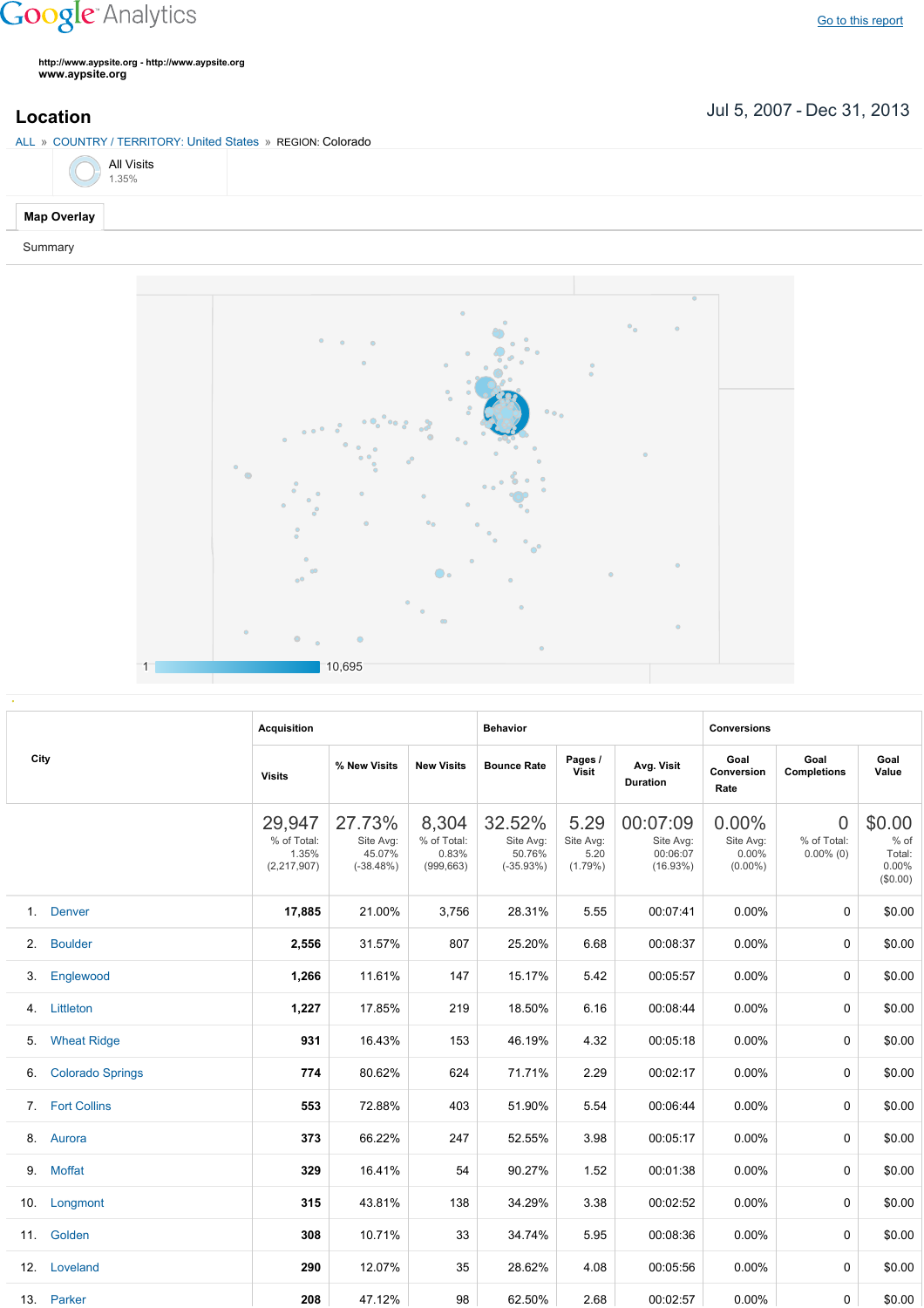|     | 14. Westminster         | 206 | 73.30% | 151            | 58.25% | 4.28  | 00:05:30 | 0.00%    | 0           | \$0.00 |
|-----|-------------------------|-----|--------|----------------|--------|-------|----------|----------|-------------|--------|
|     | 15. Arvada              | 203 | 49.26% | 100            | 70.94% | 2.42  | 00:02:07 | $0.00\%$ | 0           | \$0.00 |
|     | 16. Grand Junction      | 177 | 67.23% | 119            | 43.50% | 3.84  | 00:04:38 | $0.00\%$ | 0           | \$0.00 |
|     | 17. Broomfield          | 173 | 58.38% | 101            | 63.58% | 4.14  | 00:06:41 | $0.00\%$ | 0           | \$0.00 |
|     | 18. Indian Hills        | 162 | 8.64%  | 14             | 11.11% | 5.66  | 00:07:30 | 0.00%    | 0           | \$0.00 |
|     | 19. Louviers            | 142 | 32.39% | 46             | 32.39% | 5.08  | 00:14:56 | $0.00\%$ | 0           | \$0.00 |
|     | 20. Morrison            | 122 | 20.49% | 25             | 37.70% | 4.16  | 00:08:26 | 0.00%    | 0           | \$0.00 |
|     | 21. Commerce City       | 103 | 32.04% | 33             | 15.53% | 7.70  | 00:15:11 | 0.00%    | 0           | \$0.00 |
|     | 22. Pagosa Springs      | 100 | 21.00% | 21             | 28.00% | 5.93  | 00:05:01 | $0.00\%$ | 0           | \$0.00 |
|     | 23. Durango             | 91  | 69.23% | 63             | 60.44% | 5.66  | 00:06:49 | $0.00\%$ | 0           | \$0.00 |
|     | 24. Lakewood            | 91  | 53.85% | 49             | 20.88% | 6.65  | 00:15:27 | $0.00\%$ | 0           | \$0.00 |
|     | 25. Air Force Academy   | 75  | 40.00% | 30             | 42.67% | 3.23  | 00:05:35 | $0.00\%$ | 0           | \$0.00 |
|     | 26. Pueblo              | 73  | 67.12% | 49             | 60.27% | 3.53  | 00:05:58 | $0.00\%$ | 0           | \$0.00 |
|     | 27. Eastlake            | 69  | 72.46% | 50             | 57.97% | 3.09  | 00:05:10 | $0.00\%$ | 0           | \$0.00 |
|     | 28. Eagle               | 66  | 24.24% | 16             | 27.27% | 5.36  | 00:03:21 | $0.00\%$ | 0           | \$0.00 |
|     | 29. Louisville          | 66  | 78.79% | 52             | 59.09% | 3.15  | 00:04:23 | $0.00\%$ | 0           | \$0.00 |
|     | 30. Breckenridge        | 62  | 50.00% | 31             | 45.16% | 3.02  | 00:07:20 | $0.00\%$ | 0           | \$0.00 |
|     | 31. Avon                | 48  | 43.75% | 21             | 27.08% | 5.46  | 00:05:18 | $0.00\%$ | 0           | \$0.00 |
|     | 32. Greeley             | 47  | 89.36% | 42             | 74.47% | 1.85  | 00:01:44 | $0.00\%$ | 0           | \$0.00 |
|     | 33. El Paso             | 43  | 81.40% | 35             | 53.49% | 3.74  | 00:04:09 | 0.00%    | 0           | \$0.00 |
|     | 34. Aspen               | 41  | 70.73% | 29             | 60.98% | 2.07  | 00:01:40 | $0.00\%$ | 0           | \$0.00 |
|     | 35. Castle Rock         | 34  | 70.59% | 24             | 76.47% | 2.03  | 00:01:07 | $0.00\%$ | 0           | \$0.00 |
|     | 36. Lafayette           | 33  | 96.97% | 32             | 69.70% | 2.33  | 00:02:44 | $0.00\%$ | $\mathbf 0$ | \$0.00 |
|     | 37. Dupont              | 32  | 0.00%  | 0              | 43.75% | 3.06  | 00:03:56 | 0.00%    | 0           | \$0.00 |
|     | 38. Estes Park          | 30  | 53.33% | 16             | 16.67% | 9.77  | 00:10:55 | 0.00%    | 0           | \$0.00 |
|     | 39. Steamboat Springs   | 26  | 84.62% | 22             | 69.23% | 2.04  | 00:01:50 | $0.00\%$ | 0           | \$0.00 |
|     | 40. Westcliffe          | 26  | 57.69% | 15             | 69.23% | 1.85  | 00:03:02 | $0.00\%$ | 0           | \$0.00 |
|     | 41. Alamosa             | 25  | 64.00% | 16             | 56.00% | 4.92  | 00:06:16 | $0.00\%$ | 0           | \$0.00 |
|     | 42. Henderson           | 23  | 4.35%  | $\mathbf{1}$   | 13.04% | 6.26  | 00:09:38 | $0.00\%$ | 0           | \$0.00 |
|     | 43. Lyons               | 22  | 18.18% | 4              | 27.27% | 4.55  | 00:04:36 | $0.00\%$ | 0           | \$0.00 |
|     | 44. Montrose            | 20  | 90.00% | 18             | 70.00% | 2.05  | 00:02:17 | $0.00\%$ | 0           | \$0.00 |
|     | 45. Carbondale          | 19  | 89.47% | 17             | 63.16% | 2.84  | 00:03:23 | $0.00\%$ | 0           | \$0.00 |
|     | 46. Vail                | 19  | 78.95% | 15             | 42.11% | 7.05  | 00:04:41 | 0.00%    | 0           | \$0.00 |
|     | 47. Monument            | 18  | 77.78% | 14             | 72.22% | 3.06  | 00:06:08 | $0.00\%$ | 0           | \$0.00 |
|     | 48. Paonia              | 18  | 33.33% | 6              | 44.44% | 5.06  | 00:07:00 | $0.00\%$ | 0           | \$0.00 |
|     | 49. (not set)           | 17  | 70.59% | 12             | 29.41% | 6.76  | 00:13:33 | 0.00%    | 0           | \$0.00 |
|     | 50. Canon City          | 17  | 88.24% | 15             | 64.71% | 1.94  | 00:00:50 | 0.00%    | 0           | \$0.00 |
|     | 51. Aspen Park          | 17  | 41.18% | $\overline{7}$ | 17.65% | 7.29  | 00:11:03 | 0.00%    | 0           | \$0.00 |
| 52. | <b>Glenwood Springs</b> | 17  | 70.59% | 12             | 70.59% | 1.88  | 00:02:50 | $0.00\%$ | 0           | \$0.00 |
|     | 53. Edwards             | 15  | 33.33% | 5              | 40.00% | 12.67 | 00:11:07 | 0.00%    | 0           | \$0.00 |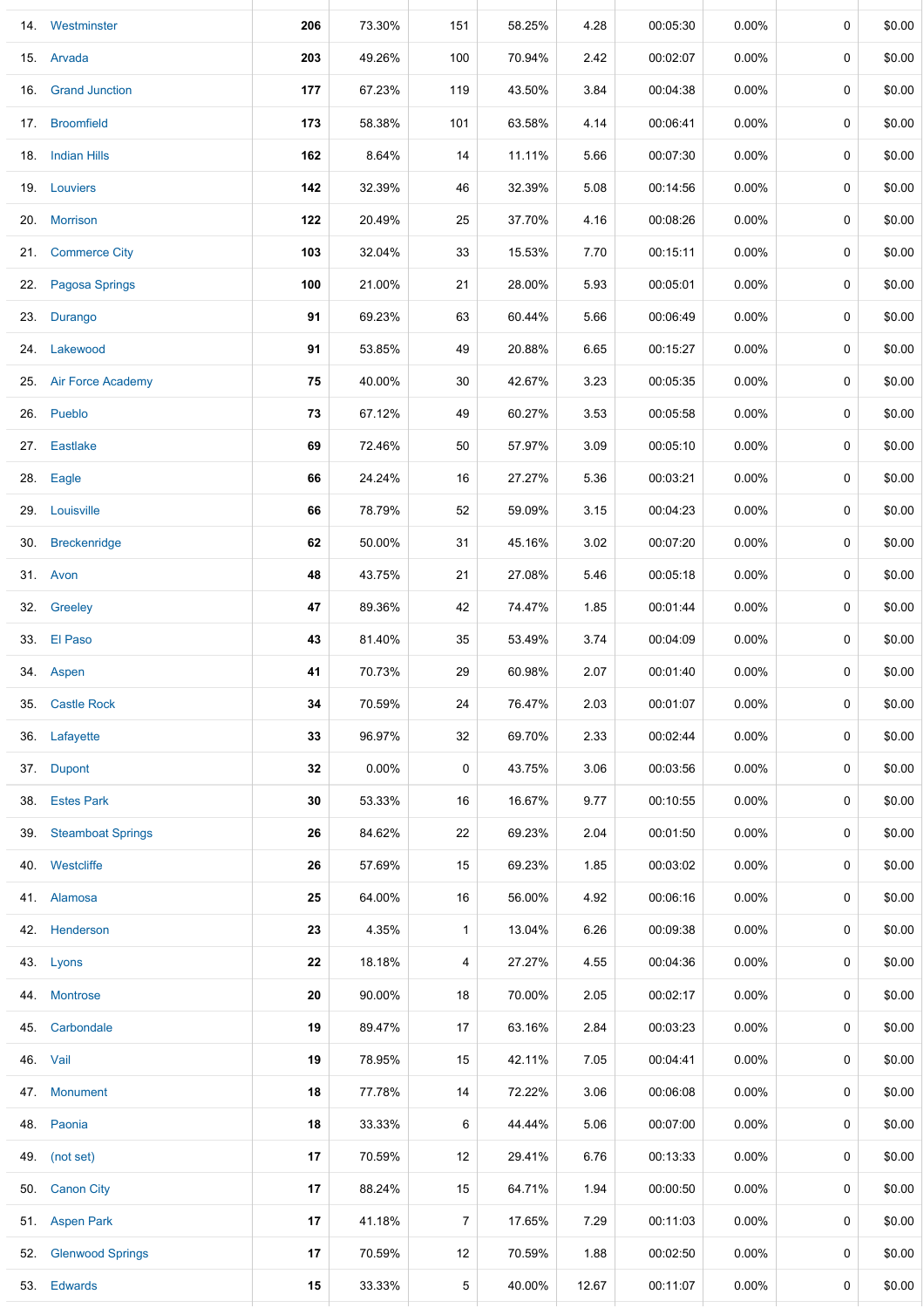|     | 54. Evergreen         | 15             | 73.33%        | 11             | 86.67%        | 1.93 | 00:05:00 | 0.00%    | 0      | \$0.00 |
|-----|-----------------------|----------------|---------------|----------------|---------------|------|----------|----------|--------|--------|
|     | 55. Nederland         | 13             | 30.77%        | 4              | 23.08%        | 5.46 | 00:09:22 | $0.00\%$ | 0      | \$0.00 |
|     | 56. Ken Caryl         | 12             | 75.00%        | 9              | 75.00%        | 1.67 | 00:00:22 | $0.00\%$ | 0      | \$0.00 |
| 57. | <b>Castle Pines</b>   | 11             | $0.00\%$      | 0              | 36.36%        | 1.82 | 00:01:09 | $0.00\%$ | 0      | \$0.00 |
|     | 58. Centennial        | 11             | 81.82%        | 9              | 81.82%        | 1.64 | 00:00:55 | $0.00\%$ | 0      | \$0.00 |
|     | 59. Greenwood Village | 11             | 9.09%         | $\mathbf{1}$   | 27.27%        | 7.00 | 00:20:32 | $0.00\%$ | 0      | \$0.00 |
|     | 60. Highlands Ranch   | 11             | 72.73%        | 8              | 63.64%        | 2.73 | 00:04:25 | $0.00\%$ | 0      | \$0.00 |
| 61. | Gunnison              | 10             | 80.00%        | 8              | 70.00%        | 5.10 | 00:03:28 | $0.00\%$ | 0      | \$0.00 |
|     | 62. Florissant        | 9              | 11.11%        | $\mathbf{1}$   | 33.33%        | 3.44 | 00:00:47 | $0.00\%$ | 0      | \$0.00 |
|     | 63. Telluride         | 9              | 88.89%        | 8              | 77.78%        | 1.33 | 00:00:08 | $0.00\%$ | 0      | \$0.00 |
|     | 64. Berthoud          | 8              | 87.50%        | $\overline{7}$ | 75.00%        | 1.38 | 00:00:24 | $0.00\%$ | 0      | \$0.00 |
|     | 65. Erie              | 8              | 100.00%       | 8              | 87.50%        | 1.25 | 00:00:03 | $0.00\%$ | 0      | \$0.00 |
|     | 66. Leadville         | 8              | 87.50%        | 7              | 62.50%        | 1.75 | 00:00:05 | $0.00\%$ | 0      | \$0.00 |
| 67. | Cedaredge             | $\overline{7}$ | 85.71%        | 6              | 71.43%        | 1.86 | 00:00:19 | $0.00\%$ | 0      | \$0.00 |
|     | 68. Windsor           | $\overline{7}$ | 100.00%       | $\overline{7}$ | 42.86%        | 1.86 | 00:06:47 | $0.00\%$ | 0      | \$0.00 |
|     | 69. Superior          | $\overline{7}$ | 100.00%       | $\overline{7}$ | 57.14%        | 1.86 | 00:01:48 | $0.00\%$ | 0      | \$0.00 |
|     | 70. Eldorado Springs  | 6              | 66.67%        | 4              | 66.67%        | 1.83 | 00:00:19 | $0.00\%$ | 0      | \$0.00 |
|     | 71. Fountain          | 6              | 83.33%        | 5              | 66.67%        | 2.17 | 00:00:54 | $0.00\%$ | 0      | \$0.00 |
|     | 72. Sterling          | 6              | 83.33%        | 5              | 83.33%        | 1.67 | 00:02:20 | $0.00\%$ | 0      | \$0.00 |
|     | 73. Winter Park       | 6              | 100.00%       | 6              | 100.00%       | 1.00 | 00:00:00 | $0.00\%$ | 0      | \$0.00 |
| 74. | <b>Buena Vista</b>    | 5              | 100.00%       | 5              | 100.00%       | 1.00 | 00:00:00 | $0.00\%$ | 0      | \$0.00 |
|     | 75. Craig             | 5              | 60.00%        | 3              | 40.00%        | 2.80 | 00:07:00 | $0.00\%$ | 0      | \$0.00 |
|     | 76. Frisco            | 5              | 60.00%        | 3              | 40.00%        | 4.40 | 00:02:01 | $0.00\%$ | 0      | \$0.00 |
|     | 77. Grand Lake        | 5              | 40.00%        | 2              | 80.00%        | 1.20 | 00:00:49 | $0.00\%$ | 0      | \$0.00 |
| 78. | Gypsum                | 5              | 40.00%        | $\overline{2}$ | 20.00%        | 3.40 | 00:00:43 | $0.00\%$ | 0      | \$0.00 |
|     | 79. Woodland Park     | 5              | 100.00%       | 5              | 80.00%        | 1.40 | 00:00:31 | $0.00\%$ | 0      | \$0.00 |
|     | 80. Bennett           | 4              | 100.00%       | 4              | 50.00%        | 3.75 | 00:03:57 | $0.00\%$ | 0      | \$0.00 |
|     | 81. Brighton          | 4              | 100.00%       | 4              | 100.00%       | 1.00 | 00:00:00 | $0.00\%$ | 0      | \$0.00 |
|     | 82. Crawford          | 4              | 100.00%       | 4              | 75.00%        | 2.00 | 00:00:10 | $0.00\%$ | 0      | \$0.00 |
|     | 83. Elizabeth         | 4              | 100.00%       | 4              | 100.00%       | 1.00 | 00:00:00 | $0.00\%$ | 0      | \$0.00 |
|     | 84. Fort Morgan       | 4              | 100.00%       | 4              | 100.00%       | 1.00 | 00:00:00 | $0.00\%$ | 0      | \$0.00 |
|     | 85. Laporte           | 4              | 50.00%        | 2              | 75.00%        | 7.00 | 00:03:52 | $0.00\%$ | 0      | \$0.00 |
|     | 86. Ridgway           | 4              | 50.00%        | 2              | 50.00%        | 2.00 | 00:01:45 | $0.00\%$ | 0      | \$0.00 |
|     | 87. Rifle             | 4              | 100.00%       | 4              | 75.00%        | 1.25 | 00:00:20 | $0.00\%$ | 0      | \$0.00 |
|     | 88. Trinidad          | 4              | 100.00%       | 4              | 50.00%        | 3.00 | 00:01:40 | $0.00\%$ | 0      | \$0.00 |
|     | 89. Thornton          | 4              | 50.00%        | $\overline{2}$ | 75.00%        | 2.25 | 00:02:33 | $0.00\%$ | 0      | \$0.00 |
|     | 90. Basalt            | 3              | 100.00%       | 3              | 33.33%        | 3.00 | 00:04:22 | $0.00\%$ | 0      | \$0.00 |
|     | 91. Coal Creek        | 3              | 100.00%       | 3              | 66.67%        | 1.33 | 00:00:04 | $0.00\%$ | 0      | \$0.00 |
|     | 92. Jamestown         | 3              | 100.00%       | 3              | 66.67%        | 1.33 | 00:00:55 | $0.00\%$ | 0      | \$0.00 |
|     | 93. La Junta          | 3              | 100.00%       | 3              | 33.33%        | 3.00 | 00:02:22 | $0.00\%$ | 0      | \$0.00 |
| Q⊿  | O(                    | $\mathbf{R}$   | <b>66 67%</b> | $\mathcal{P}$  | <b>66 67%</b> | 1.33 | 00.00.10 | U UUN    | $\cap$ | \$0.00 |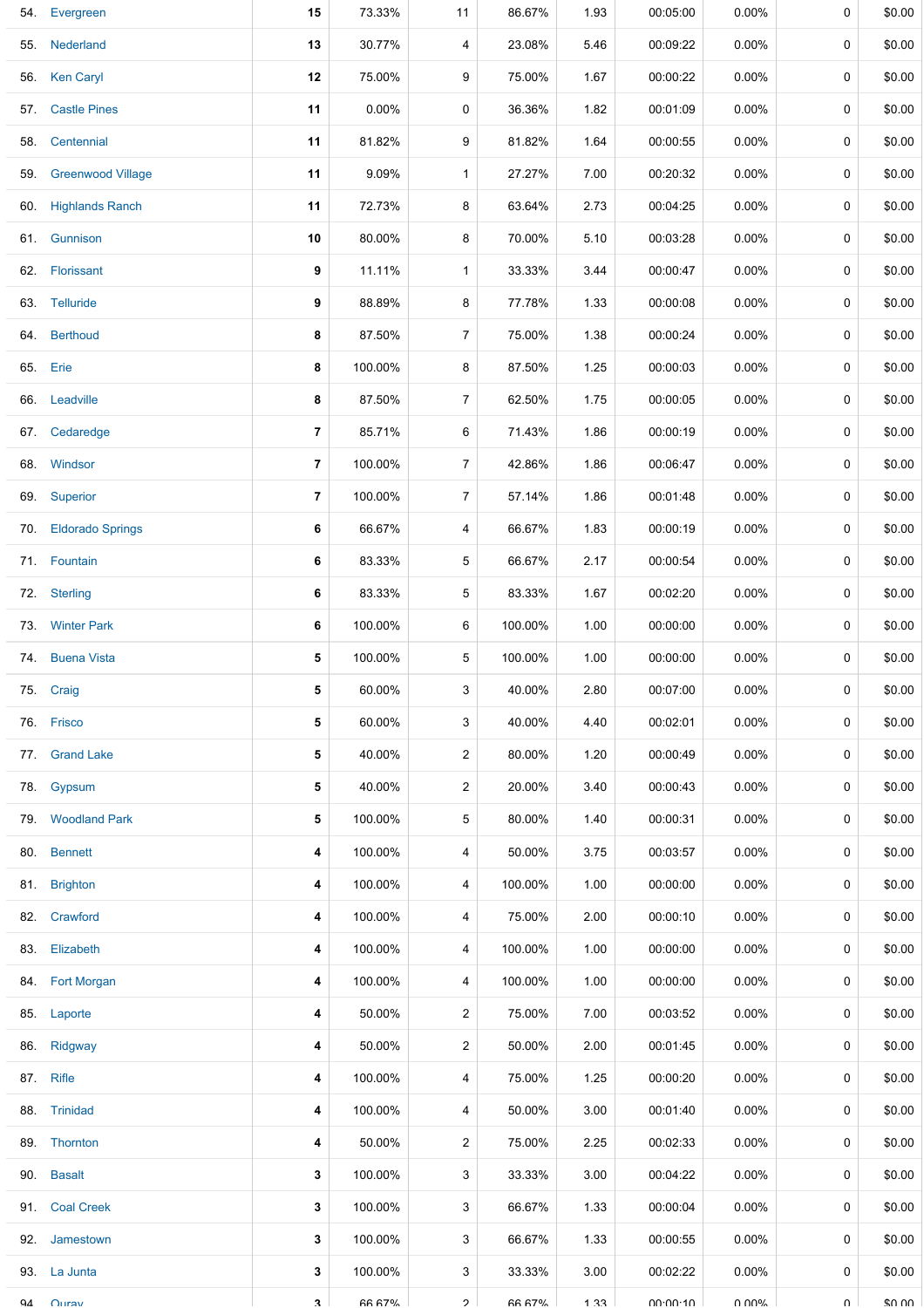|      | <b>Ouray</b>           |              | 00.OT 70 |                | <b>00.0170</b> | u    | 00.00.10 | <b>0.0070</b> |             | ψυ.υυ  |
|------|------------------------|--------------|----------|----------------|----------------|------|----------|---------------|-------------|--------|
|      | 95. Parachute          | 3            | 66.67%   | $\overline{2}$ | 66.67%         | 1.33 | 00:00:11 | $0.00\%$      | $\mathbf 0$ | \$0.00 |
|      | 96. Rye                | 3            | 100.00%  | 3              | 66.67%         | 1.33 | 00:02:38 | $0.00\%$      | 0           | \$0.00 |
|      | 97. Salida             | 3            | 100.00%  | 3              | 66.67%         | 4.00 | 00:10:49 | $0.00\%$      | 0           | \$0.00 |
| 98.  | Shawnee                | 3            | 66.67%   | $\overline{c}$ | 66.67%         | 2.00 | 00:03:41 | $0.00\%$      | 0           | \$0.00 |
|      | 99. Silverthorne       | 3            | 100.00%  | 3              | 66.67%         | 1.33 | 00:00:17 | $0.00\%$      | 0           | \$0.00 |
|      | 100. Summit            | 3            | 100.00%  | 3              | 33.33%         | 1.67 | 00:02:05 | $0.00\%$      | 0           | \$0.00 |
|      | 101. Black Hawk        | $\mathbf{2}$ | 100.00%  | $\overline{c}$ | 50.00%         | 1.50 | 00:02:18 | $0.00\%$      | 0           | \$0.00 |
|      | 102. Delta             | $\mathbf{2}$ | 100.00%  | $\overline{c}$ | 100.00%        | 1.00 | 00:00:00 | $0.00\%$      | 0           | \$0.00 |
|      | 103. Dillon            | $\mathbf{2}$ | 100.00%  | $\overline{2}$ | $0.00\%$       | 2.00 | 00:21:00 | $0.00\%$      | 0           | \$0.00 |
|      | 104. Gilcrest          | $\mathbf{2}$ | 100.00%  | $\overline{c}$ | 100.00%        | 1.00 | 00:00:00 | $0.00\%$      | 0           | \$0.00 |
|      | 105. Johnstown         | $\mathbf{2}$ | 100.00%  | $\overline{2}$ | 50.00%         | 2.00 | 00:00:03 | $0.00\%$      | 0           | \$0.00 |
|      | 106. Monte Vista       | $\mathbf 2$  | 100.00%  | $\overline{c}$ | 50.00%         | 1.50 | 00:08:11 | $0.00\%$      | 0           | \$0.00 |
|      | 107. Peyton            | $\mathbf{2}$ | 100.00%  | $\overline{2}$ | 50.00%         | 2.00 | 00:00:11 | $0.00\%$      | 0           | \$0.00 |
|      | 108. Sedalia           | $\mathbf 2$  | 100.00%  | $\overline{c}$ | 50.00%         | 1.50 | 00:11:17 | 0.00%         | 0           | \$0.00 |
|      | 109. Strasburg         | $\mathbf{2}$ | 100.00%  | $\overline{c}$ | 50.00%         | 2.00 | 00:00:32 | $0.00\%$      | 0           | \$0.00 |
|      | 110. Woody Creek       | $\mathbf{2}$ | 100.00%  | $\overline{c}$ | 100.00%        | 1.00 | 00:00:00 | $0.00\%$      | 0           | \$0.00 |
|      | 111. Fort Carson       | $\mathbf{2}$ | 100.00%  | $\overline{2}$ | 100.00%        | 1.00 | 00:00:00 | $0.00\%$      | 0           | \$0.00 |
|      | 112. Lone Tree         | $\mathbf{2}$ | 100.00%  | $\overline{c}$ | 100.00%        | 1.00 | 00:00:00 | 0.00%         | 0           | \$0.00 |
|      | 113. Bayfield          | 1            | 100.00%  | $\mathbf{1}$   | 100.00%        | 1.00 | 00:00:00 | $0.00\%$      | 0           | \$0.00 |
|      | 114. Byers             | 1            | 100.00%  | $\mathbf{1}$   | 100.00%        | 1.00 | 00:00:00 | 0.00%         | 0           | \$0.00 |
|      | 115. Cortez            | 1            | 100.00%  | $\mathbf{1}$   | 100.00%        | 1.00 | 00:00:00 | $0.00\%$      | 0           | \$0.00 |
|      | 116. Crested Butte     | 1            | 100.00%  | $\mathbf{1}$   | 100.00%        | 1.00 | 00:00:00 | 0.00%         | 0           | \$0.00 |
|      | 117. Del Norte         | 1            | 100.00%  | $\mathbf{1}$   | 100.00%        | 1.00 | 00:00:00 | 0.00%         | 0           | \$0.00 |
|      | 118. Divide            | 1            | 100.00%  | $\mathbf{1}$   | $0.00\%$       | 4.00 | 00:01:24 | $0.00\%$      | 0           | \$0.00 |
|      | 119. Eaton             | 1            | 100.00%  | $\mathbf{1}$   | 100.00%        | 1.00 | 00:00:00 | 0.00%         | 0           | \$0.00 |
|      | 120. Elbert            | 1            | 100.00%  | $\mathbf{1}$   | 100.00%        | 1.00 | 00:00:00 | $0.00\%$      | 0           | \$0.00 |
|      | 121. Frederick         | 1            | 100.00%  | $\mathbf{1}$   | 100.00%        | 1.00 | 00:00:00 | $0.00\%$      | 0           | \$0.00 |
|      | 122. Fruita            | 1            | $0.00\%$ | 0              | 100.00%        | 1.00 | 00:00:00 | $0.00\%$      | 0           | \$0.00 |
|      | 123. Grant             | 1            | 100.00%  | $\mathbf{1}$   | 100.00%        | 1.00 | 00:00:00 | $0.00\%$      | 0           | \$0.00 |
|      | 124. Guffey            | 1            | 0.00%    | 0              | 100.00%        | 1.00 | 00:00:00 | $0.00\%$      | 0           | \$0.00 |
|      | 125. Haxtun            | 1            | 100.00%  | $\mathbf{1}$   | 100.00%        | 1.00 | 00:00:00 | $0.00\%$      | 0           | \$0.00 |
|      | 126. Hayden            | 1            | 100.00%  | $\mathbf{1}$   | $0.00\%$       | 7.00 | 00:05:37 | $0.00\%$      | 0           | \$0.00 |
|      | 127 Hotchkiss          | 1            | 0.00%    | 0              | 100.00%        | 1.00 | 00:00:00 | $0.00\%$      | 0           | \$0.00 |
| 128. | <b>Idaho Springs</b>   | 1            | 100.00%  | $\mathbf{1}$   | 100.00%        | 1.00 | 00:00:00 | 0.00%         | 0           | \$0.00 |
|      | 129. Kersey            | 1            | 100.00%  | $\mathbf{1}$   | 100.00%        | 1.00 | 00:00:00 | $0.00\%$      | 0           | \$0.00 |
|      | 130. Kittredge         | 1            | 100.00%  | $\mathbf{1}$   | 100.00%        | 1.00 | 00:00:00 | 0.00%         | 0           | \$0.00 |
|      | 131. Lamar             | 1            | 100.00%  | $\mathbf{1}$   | 100.00%        | 1.00 | 00:00:00 | $0.00\%$      | 0           | \$0.00 |
| 132. | <b>Manitou Springs</b> | 1            | 100.00%  | $\mathbf{1}$   | $0.00\%$       | 2.00 | 00:00:20 | $0.00\%$      | 0           | \$0.00 |
|      | 133. Mead              | 1            | 100.00%  | $\mathbf{1}$   | 100.00%        | 1.00 | 00:00:00 | $0.00\%$      | 0           | \$0.00 |
|      | 134 New Castle         | 1            | 100.00%  | $\mathbf{1}$   | 100.00%        | 1.00 | 00:00:00 | $0.00\%$      | 0           | \$0.00 |